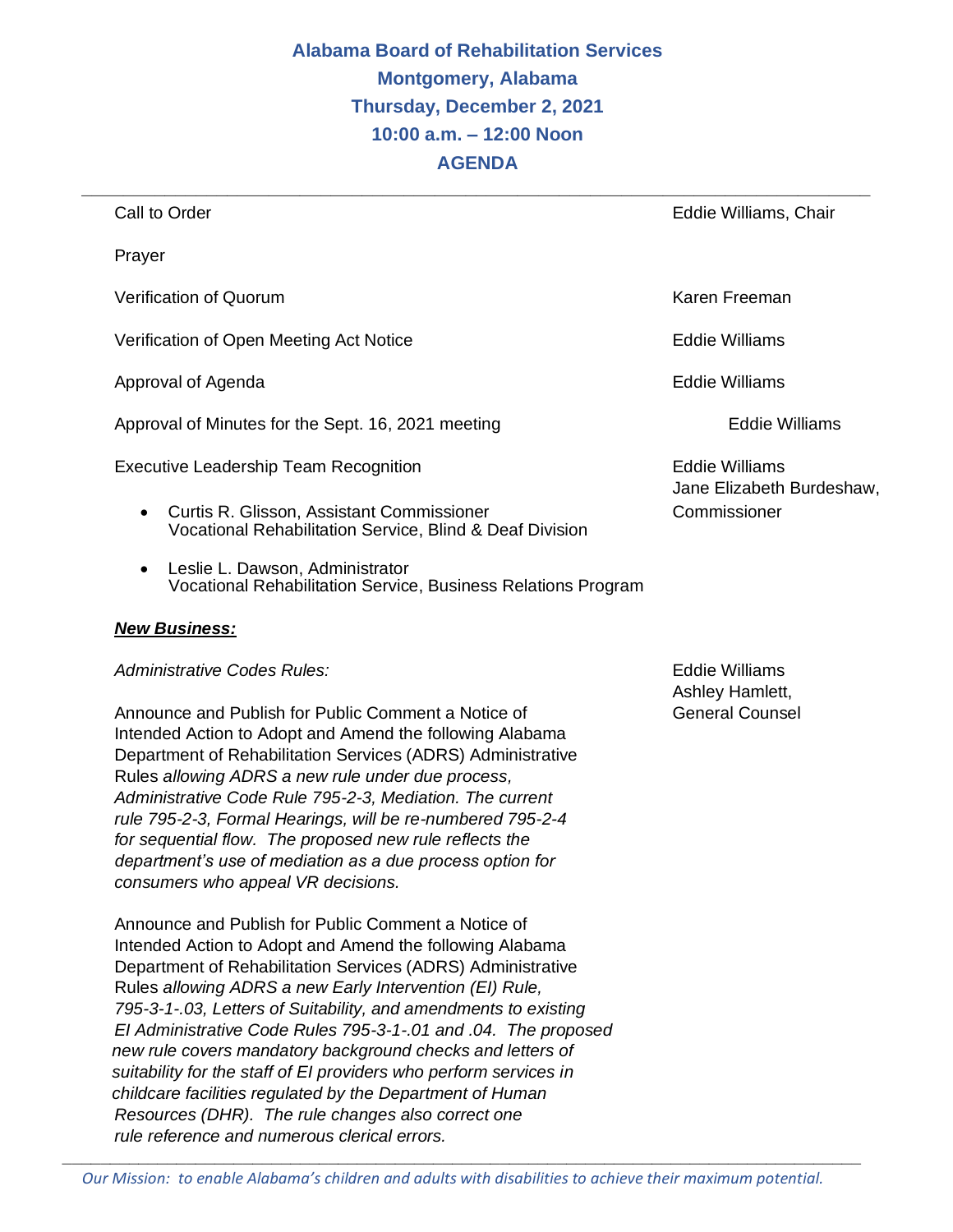Consumer Success Story – Video Presentation **Consumer Success Story – Video Presentation** 

Approval - ADRS 2021 Annual Report **Eddie Williams** 

Board Member Questions and Division Updates **Executive Leadership Team** 

Commissioner's Comments and Legislative Update **Jane Elizabeth Burdeshaw** 

#### *Announcements:*

Alabama Board of Rehabilitation Services meeting dates for *2022:*

- **Thursday, March 3, 2022 – 10:00 a.m.,** Montgomery/State Office, Large Conf. Room
- **Thursday, June 23, 2022 – 10:00 a.m.,** Off-site Location: TBD
- **Thursday, Sept. 15, 2022 – 10:00 a.m.,** Montgomery/State Office, Large Conf. Room
- **Thursday, Dec. 1, 2022 – 10:00 a.m.,** Montgomery/State Office, Large Conf. Room

Board Business/Discussion Eddie Williams

Adjourn **Eddie Williams** 

& Information Staff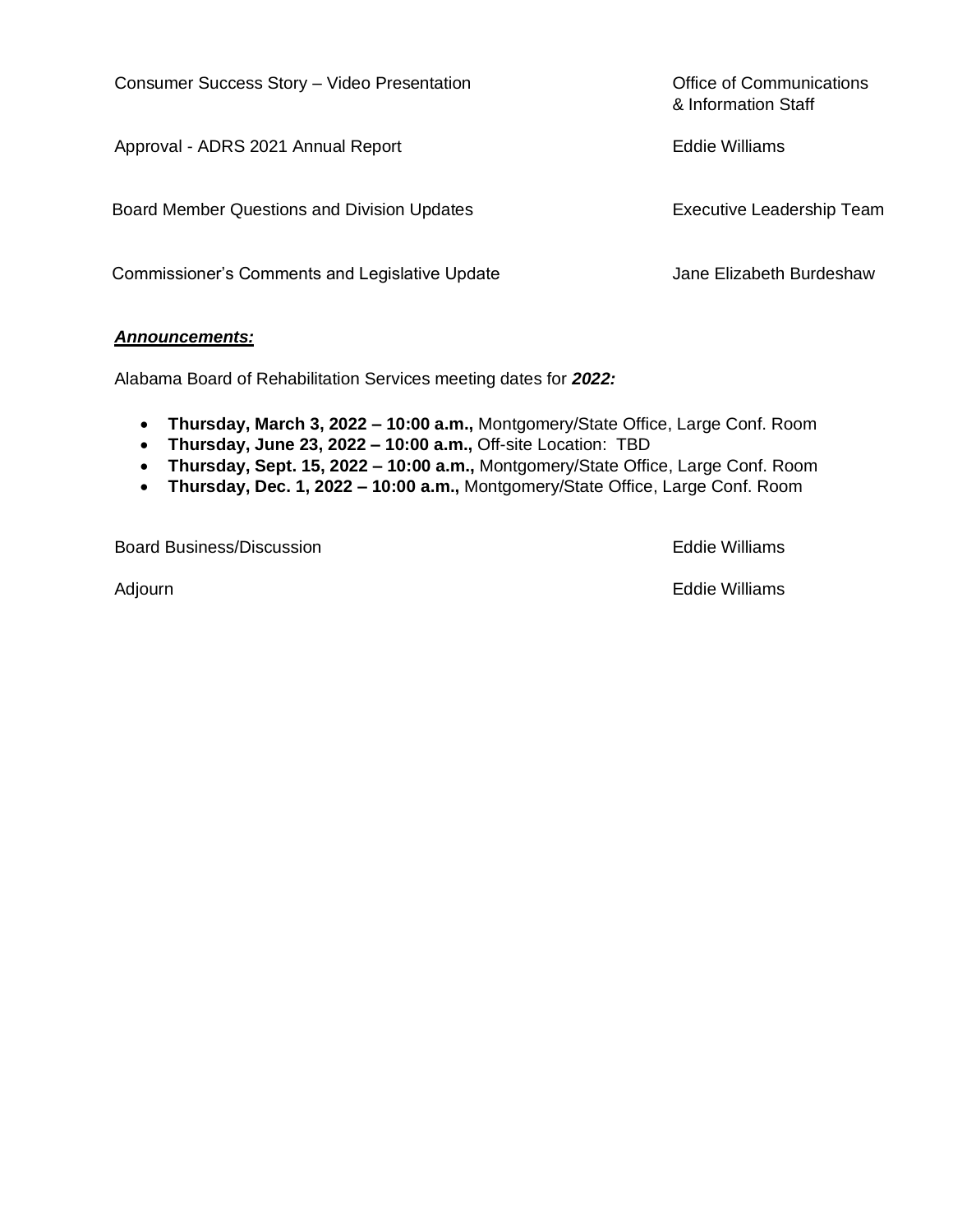# *Alabama Board of Rehabilitation Services*

*Alabama Department of Rehabilitation Services 560 South Lawrence Street Montgomery, Alabama Board Meeting (In-Person) Minutes Thursday, Dec. 2, 2021* 

# **Call to Order:**

Mr. Eddie Williams, Board Chair, called the regularly scheduled in-person, open public meeting to order at 10:07 a.m.

## **Prayer:**

Dr. Graham Sisson, Jr., Executive Director of the Alabama Governor's Office on Disability (GOOD), opened the board meeting with prayer.

# **Verification of Quorum:**

**Board members present (in-person):** Mr. Eddie Williams, Board Chair; Mrs. Penny Foster, Board Vice-Chair; Mr. Kevin Kidd; Mr. Jimmie Varnado; and Mr. Charles Wilkinson. A quorum was declared.

**Conference Call:** Ms. Michelle Glaze and Mr. Mitch Strickland.

# **Verification of the Open Meetings Act Notice:**

Gov. Ivey again issued a state of emergency on August 13, 2021, noting, "the COVID-19 virus persists in Alabama and the nation, and it continues to present a serious threat to public health." The proclamation that was issued on August 13, 2021 expired on October 31, 2021. <sup>1</sup> Pursuant to the proclamation, on December 2, 2021, the Alabama Board of Rehabilitation Services' regularly scheduled board meeting was conducted in-person and open to the public. The Open Meetings Act allows for electronic participation except to establish a quorum. The Alabama Board of Rehabilitation Services requires four members to attend in-person to establish a quorum, but other members may participate electronically. In-person attendance was encouraged to allow for official business and deliberation. Facial coverings were also encouraged by board members and the public attending in-person. A conference call line was established for board members and the public participating electronically. Interpreter services were provided by Mr. Josh Brewer.

Mrs. Karen Freeman verified that the Alabama Board of Rehabilitation Services meeting for Dec. 2, 2021, was posted on the Alabama Secretary of State's website on November 10, 2021, at 1:20 p.m.

Meeting registration was not necessary for in-person participants, but registration was required for those preferring to participate via conference call. Upon registration for the conference call, participants received an email with instructions and the telephone number to call. Registration information for the public was provided on the Alabama Department of Rehabilitation Services' website at the following link: <https://rehab.alabama.gov/about/meet-our-board> with a deadline of November 24, 2021, at 5:00 p.m. CDST. There were not any participants from the public participating via conference call.

<sup>&</sup>lt;sup>1</sup> On July 6, 2021, Gov. Ivey issued a proclamation terminating the COVID-19 public health emergency first declared March 13, 2020. The Governor's First Supplemental State of Emergency, Section III, issued March 18, 2020, permitted members of a governmental body to participate in meetings - including establishing a quorum, deliberating, and taking action - by electronic means provided the meetings were conducted pursuant to the rules outlined in Section III and the provisions of the Open Meetings Act not modified. Gov. Ivey again issued a state of emergency on August 13, 2021, noting, "the COVID-19 virus persists in Alabama and the nation, and it continues to present a serious threat to public health." In addition to again allowing members of a governmental body to conduct meetings remotely, the new proclamation allows twenty-four hours instead of twelve for a governmental body to post a written summary, video, or audio of the meeting on its website. The proclamation that was issued on August 13, 2021 expired on October 31, 2021.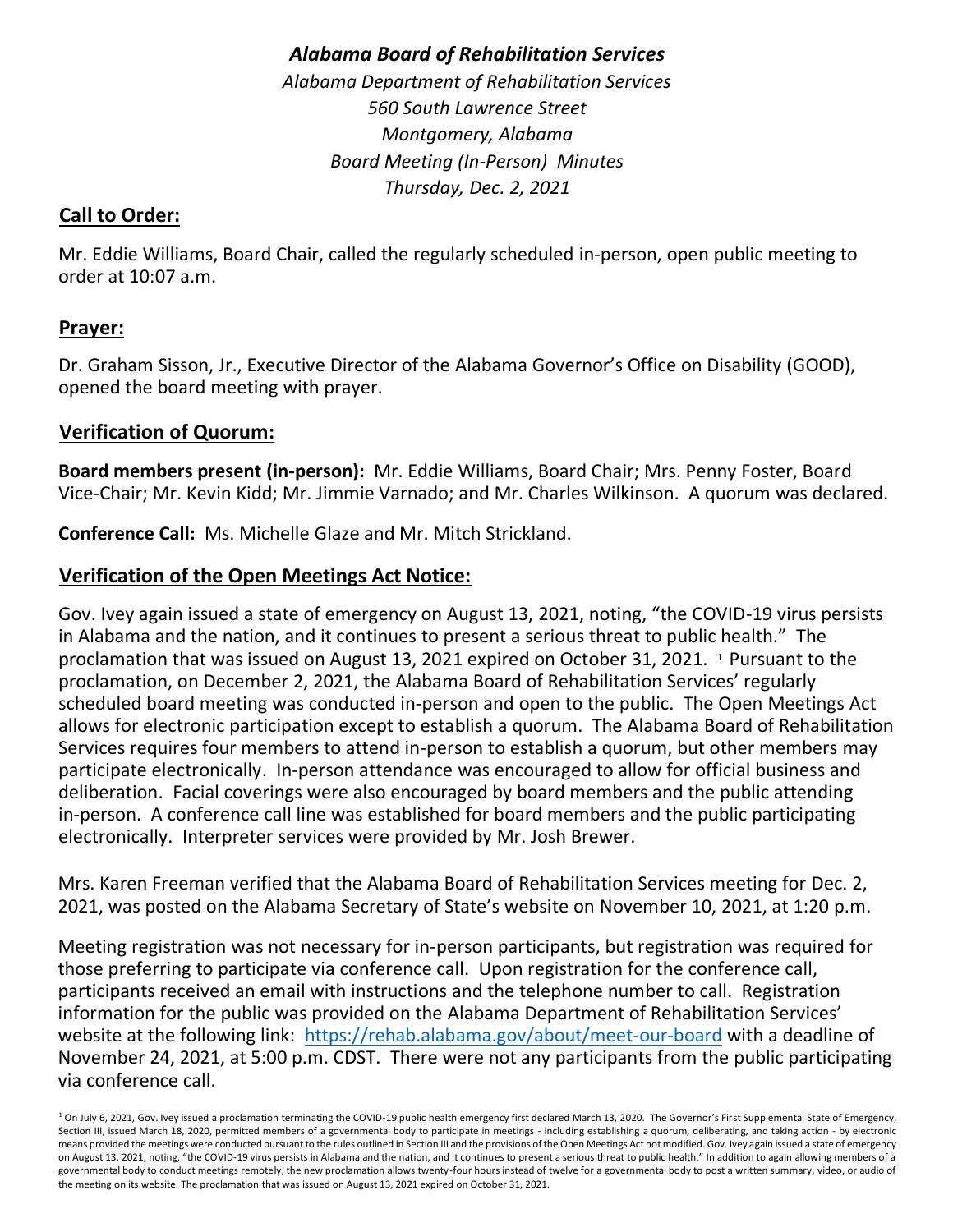# **Approval of Agenda:**

Mr. Williams asked for a motion to approve the agenda. The motion to approve the agenda was made by Mr. Jimmie Varnado and seconded by Mr. Kevin Kidd. The motion was approved.

#### **Approval of Minutes for Sept. 16, 2021 Meeting:**

The minutes from the Sept. 16, 2021, meeting were mailed prior to the board meeting. Mr. Williams stated that if there were no corrections, the minutes would stand approved as presented. The minutes were approved by unanimous consent.

#### **Executive Leadership Team Recognition**

# *Mr. Curtis R. Glisson, Assistant Commissioner, Vocational Rehabilitation Service, Blind & Deaf Division*

On behalf of the Alabama Board of Rehabilitation Services, Mr. Williams, board chair, presented Mr. Curtis R. Glisson with a certificate of appreciation from Gov. Kay Ivey in recognition of Mr. Glisson's retirement after 25+ years of service to the State of Alabama, effective Jan. 1, 2022. Mr. Williams thanked Mr. Glisson for his loyal and dedicated service to the citizens of the state. On behalf of the Alabama Department of Rehabilitation Services (ADRS) Executive Leadership Team, Commissioner Burdeshaw expressed her appreciation for Mr. Glisson's faithful service to ADRS and its mission. Mr. Glisson's passionate and devoted leadership made him a strong advocate. Mr. Glisson will leave an incredible legacy of compassionate leadership.

Mr. Glisson thanked everyone and stated he enjoyed his career at ADRS.

# *Ms. Leslie L. Dawson, Administrator, Vocational Rehabilitation Service, Business Relations Program*

On behalf of the Alabama Board of Rehabilitation Services, Mrs. Penny Foster, board vice-chair, presented Ms. Leslie L. Dawson with a certificate of appreciation from Gov. Kay Ivey in recognition of Ms. Dawson's retirement after 28+ years of service to the state of Alabama, effective Jan. 1, 2022. Mrs. Foster thanked Ms. Dawson for her loyal and dedicated service to the citizens of the state. On behalf of the Alabama Department of Rehabilitation Services (ADRS) Executive Leadership Team, Commissioner Burdeshaw expressed her appreciation for Ms. Dawson's passionate and devoted leadership that made her a strong advocate for the dual customer approach. Ms. Dawson will leave an incredible legacy of steadfast leadership.

Ms. Dawson thanked everyone and stated she enjoyed her career at ADRS.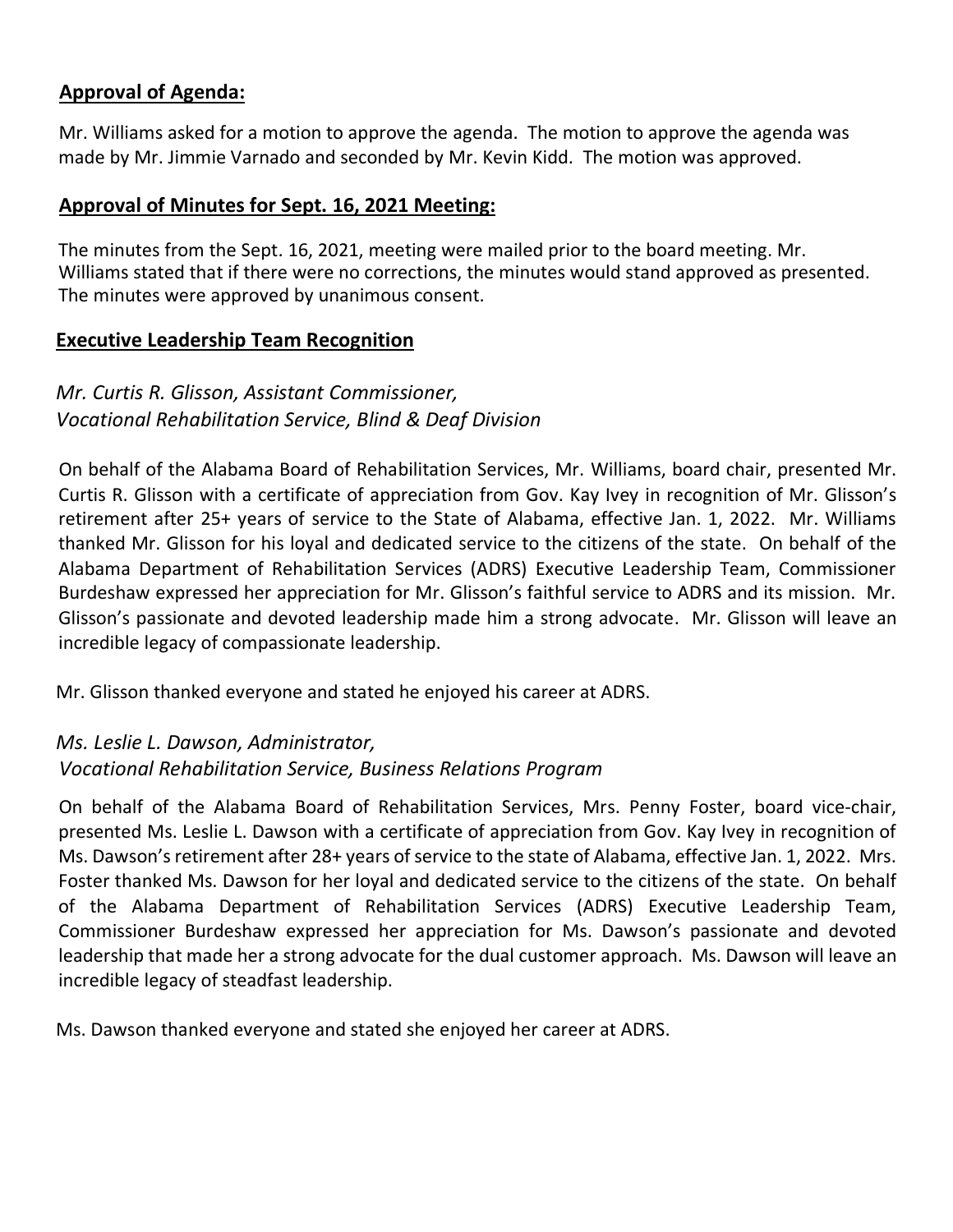#### **Alabama Department of Rehabilitation Services, Administrative Rules:**

Mr. Williams opened the floor for discussion indicating the Board would need to consider two motions for the Legal Office to propose and publish a new rules and amendments to the department's Administrative Codes Rules as follows:

A new rule under due process, Administrative Code Rule 795-2-3, Mediation. The current Rule 795-2-3, Formal Hearings, will be re-numbered 795-2-4 for sequential flow. The proposed new rule reflects the department's use of mediation as a due process option for consumers who appeal VR decisions.

Mr. Williams moved that the Board announce and publish for public comment a Notice of Intended Action to adopt and amend the following Alabama Department of Rehabilitation Services (ADRS) Administrative Rules *allowing ADRS a new rule under due process, Administrative Code Rule 795-2-3, Mediation. The current rule 795-2-3, Formal Hearings, will be re-numbered 795-2-4 for sequential flow. The proposed new rule reflects the department's use of mediation as a due process option for consumers who appeal VR decisions.* The motion was seconded by Mr. Varnado and the motion was approved.

A new Early Intervention (EI) rule, 795-3-1-.03, Letters of Suitability, and amendments to existing EI Administrative Code Rules 795-3-1-.01 and .04. The proposed new rule covers mandatory background checks and letters of suitability for the staff of EI providers who perform services in childcare facilities regulated by the Department of Human Resources (DHR). The rule changes also correct one rule reference and numerous clerical errors.

Mr. Williams moved that the Board announce and publish for public comment a Notice of Intended Action to adopt and amend the following Alabama Department of Rehabilitation Services (ADRS) Administrative Rules *allowing ADRS a new Early Intervention (EI) rule, 795-3-1-.03, Letters of Suitability, and amendments to existing EI Administrative Code Rules 795-3-1-.01 and .04. The proposed new rule covers mandatory background checks and letters of suitability for the staff of EI providers who perform services in childcare facilities regulated by the Department of Human Resources (DHR). The rule changes also correct one rule reference and numerous clerical errors.* Following discussion on the floor, Mr. Williams moved to amend the motion noting an additional clerical error in relation to wording proposed by Mr. Varnado. The amended motion was seconded by Mr. Wilkinson and it was approved.

Upon approval by the Board, a notice of the rule changes will appear in the Alabama Administrative Monthly in the December 30, 2021 edition. The notice will call for public comments and written requests to orally address the Board concerning the rule changes. The rule changes will also be placed on the department's public website.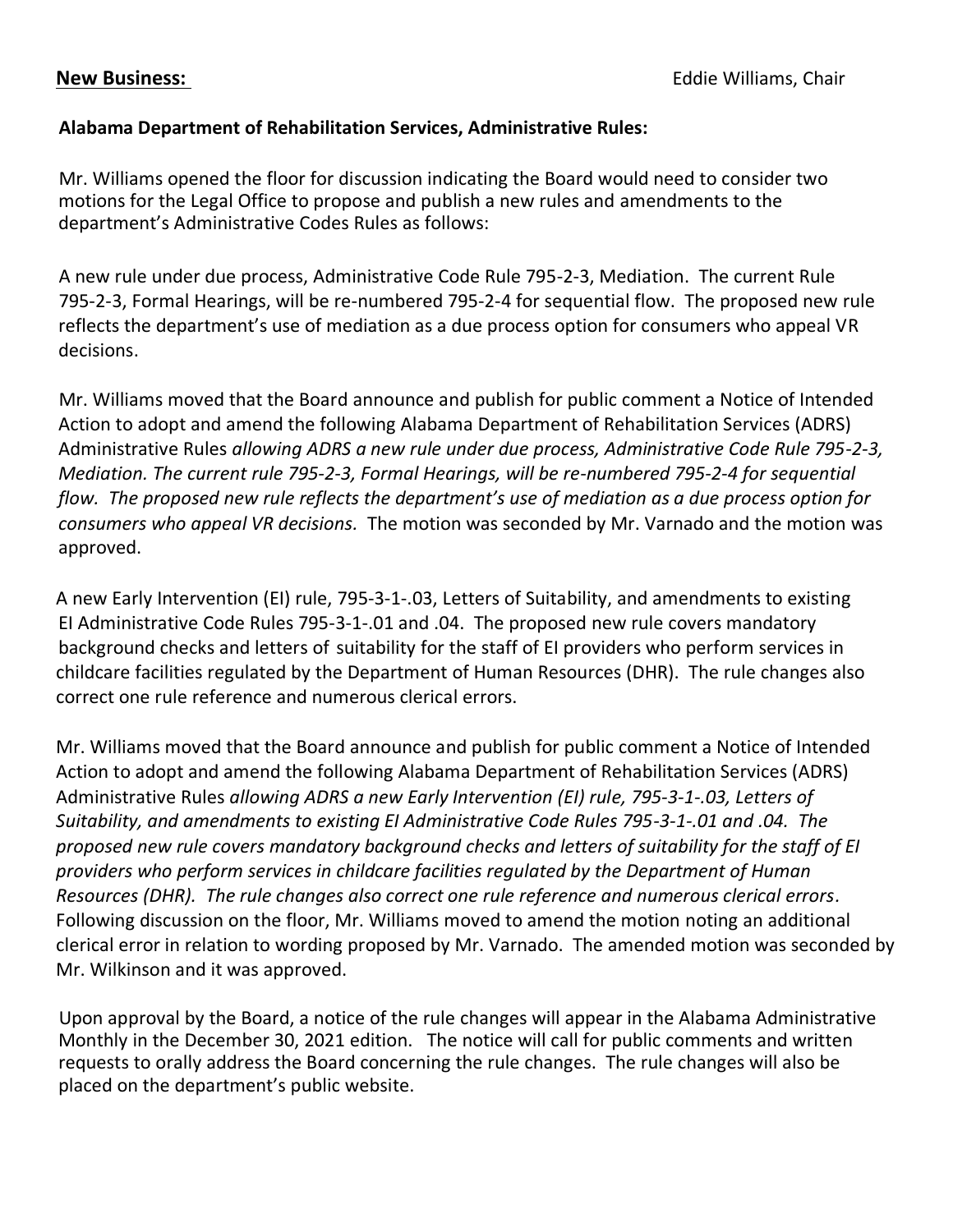#### **Alabama's Children Rehabilitation Service, Consumer Success Story: Charlie Mae Wilson**

Mrs. Jill West, Governmental Relations Manager and Director of Office of Communications and Information (OCI) presented the Consumer Success Story: Charlie Mae Wilson.

Advocacy for people with disabilities is an important part of the Alabama Department of Rehabilitation Services blueprint. Charlie Mae Wilson's mother wrote and published a children's book to help introduce her daughter to her class. For the Wilson family of Plantersville, advocacy for their daughter Charlie comes in the form of a children's book titled, "Charlie Mae's First Day". The book tells a story of 5-year-old Charlie's first day of school as she explains to her classmates that she may appear different but has the same interests as other children. Charlie's mother Hannah, the author of the book, said their journey with SMCIA disorder that includes epilepsy, inspired her to create a tool to help her daughter. Please click the link below for the Charlie Mae Wilson Story that was shared during the board meeting. [https://youtu.be/Lp5TBL8\\_lhk](https://youtu.be/Lp5TBL8_lhk)

#### **Alabama Department of Rehabilitation Services 2021 Annual Report: Together Success**

Mrs. West presented the final draft of the Alabama Department of Rehabilitation Services 2021 Annual Report for Board approval.

Commissioner Burdeshaw introduced the OCI team members, Mr. Rich Couch, Public Information Specialist, Mr. Paul Dunbar, Audiovisual Specialist, and Mrs. Amanda Gunn, Communication and Public Relations Specialist.

Mr. Williams moved that the Board approve and adopt the 2021 Annual Report submitted and to authorize the staff of the Alabama Department of Rehabilitation Services' Office of Communications and Information (OCI) to make the necessary minor text and design changes prior to its publication. The motion was seconded by Mr. Varnado and the motion was approved.

On behalf of the Alabama Board of Rehabilitation Services, Mr. Williams expressed appreciation to Mrs. West and OCI staff for an excellent publication.

#### **Board Member Questions and Division Updates:**

The Executive Leadership Team members were provided an opportunity to answer any questions and give updates to their written reports.

## **Commissioner's Comments and Legislative Update:**

Commissioner Burdeshaw reported the Alabama Department of Rehabilitation Services (ADRS) continues to operate under specific health and safety guidelines. The guidelines are updated to coincide with the most recent protocols from the Center for Disease Control and Prevention, the Alabama Department of Public Health, and the Governor's Office. Governor Ivey's State of Emergency order expired at the end of October. This is the reason the Alabama Board of Rehabilitation Services returned to in-person meetings. Commissioner Burdeshaw has kept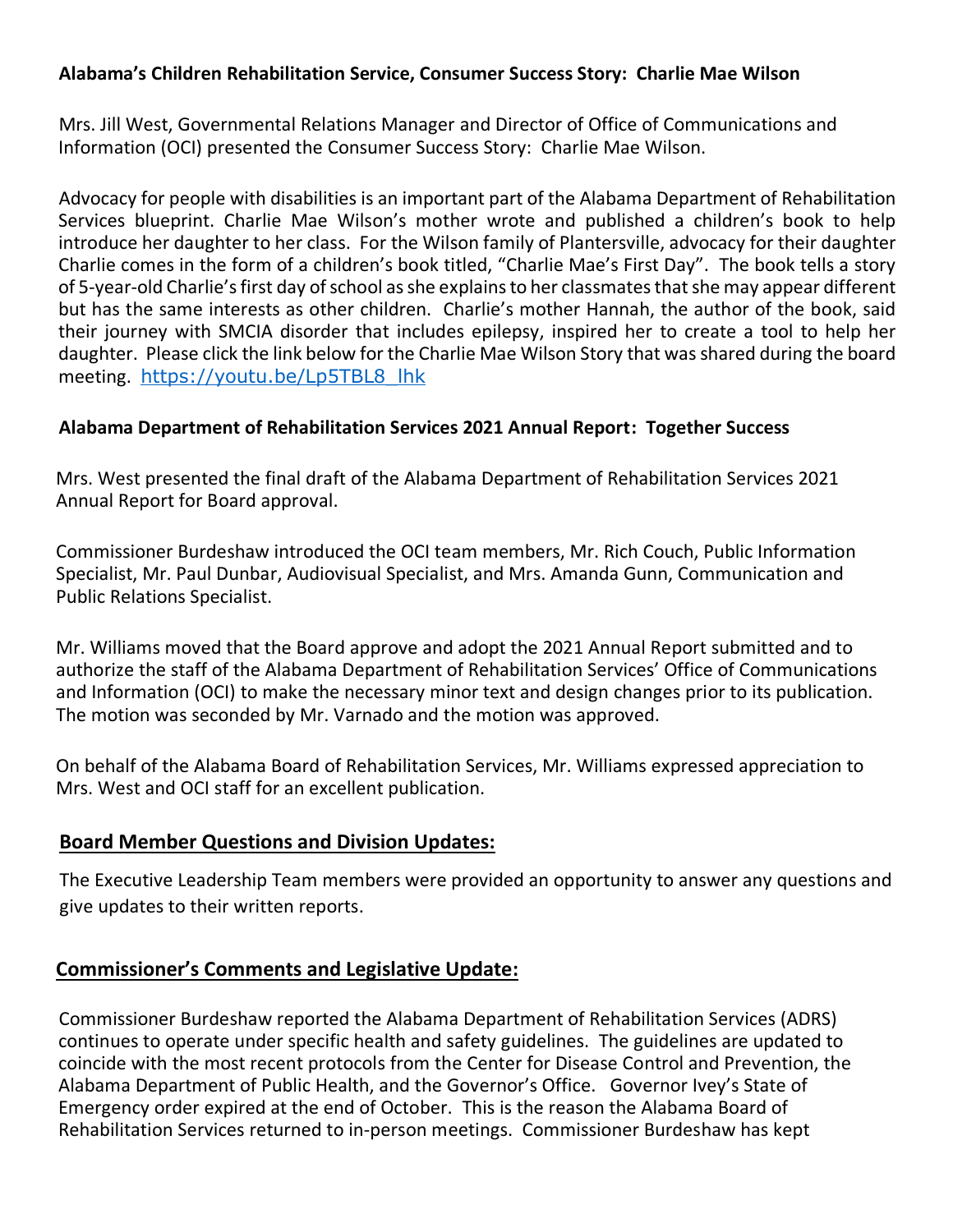members of the Alabama Board of Rehabilitation Services, the Alabama Department of Rehabilitation Services (ADRS) Executive Leadership Team, and employees updated about COVID-19 vaccine requirements as they relate to ADRS and the litigation the State of Alabama is pursing regarding these requirements.

Commissioner Burdeshaw reported a Special Session of the Alabama Legislature was held on Oct. 28, 2021 – Nov. 4, 2021. During the special session, the legislature considered legislation for redistricting, prison construction, and appropriations for pandemic-related healthcare services.

Commissioner Burdeshaw recently met with Mr. Bill Poole, State Finance Director, concerning the Alabama Department of Rehabilitation Services and its' programs. The topics of discussion included the needs of the Alabama Head Injury and Spinal Cord Injury Trust Fund that provides support to our Traumatic Brain Injury (TBI) program and an update about Alabama's Early Intervention System and the on-going need to create long-term sustainability for that program.

Commissioner Burdeshaw was pleased to report the Alabama Department of Examiners of Public Accounts recently completed the department's legal compliance audit from Oct. 1, 2016 – Sept. 30, 2020, with only one finding. The scope of this audit focused on financial and personnel related items, as well as the Alabama Board of Rehabilitation Services compliance. The Alabama Department of Rehabilitation Services has already created a solution for the one finding. Mr. Jimmie Varnado and former board member, Dr. Stephen Kayes, joined the exit conference.

Commissioner Burdeshaw reported that the Project SEARCH team continues to work with Bessemer City Schools on implementing a Project SEARCH program at the Amazon Distribution Center in Bessemer.

Commissioner Burdeshaw stated the Alabama Department of Rehabilitation Services' Leadership Training Cohort was tasked with researching and preparing Diversity, Equity, and Inclusion (DEI) recommendations for the department. They shared these ideas in a presentation and written report with the Executive Leadership Team (ELT). ELT has begun to discuss the report and recommendations.

Commissioner Burdeshaw presented at the in-person Alabama Workforce Development Board meeting on Dec. 1, 2021. She provided a brief update on the Alabama Department of Rehabilitation Services. Mr. Kevin Kidd noted that Commissioner Burdeshaw did an excellent job in her presentation.

## **Announcements:**

Alabama Board of Rehabilitation Services meeting dates for *2022:*

- Thursday, March 3, 2022 10:00 a.m., Location: ADRS, Montgomery, AL
- Thursday, June 23, 2022 10:00 a.m., Location: TBD
- Thursday, September 15, 2022 10:00 a.m., Location: ADRS, Montgomery, AL
- Thursday, December 1, 2022 10:00 a.m., Location: ADRS, Montgomery, AL